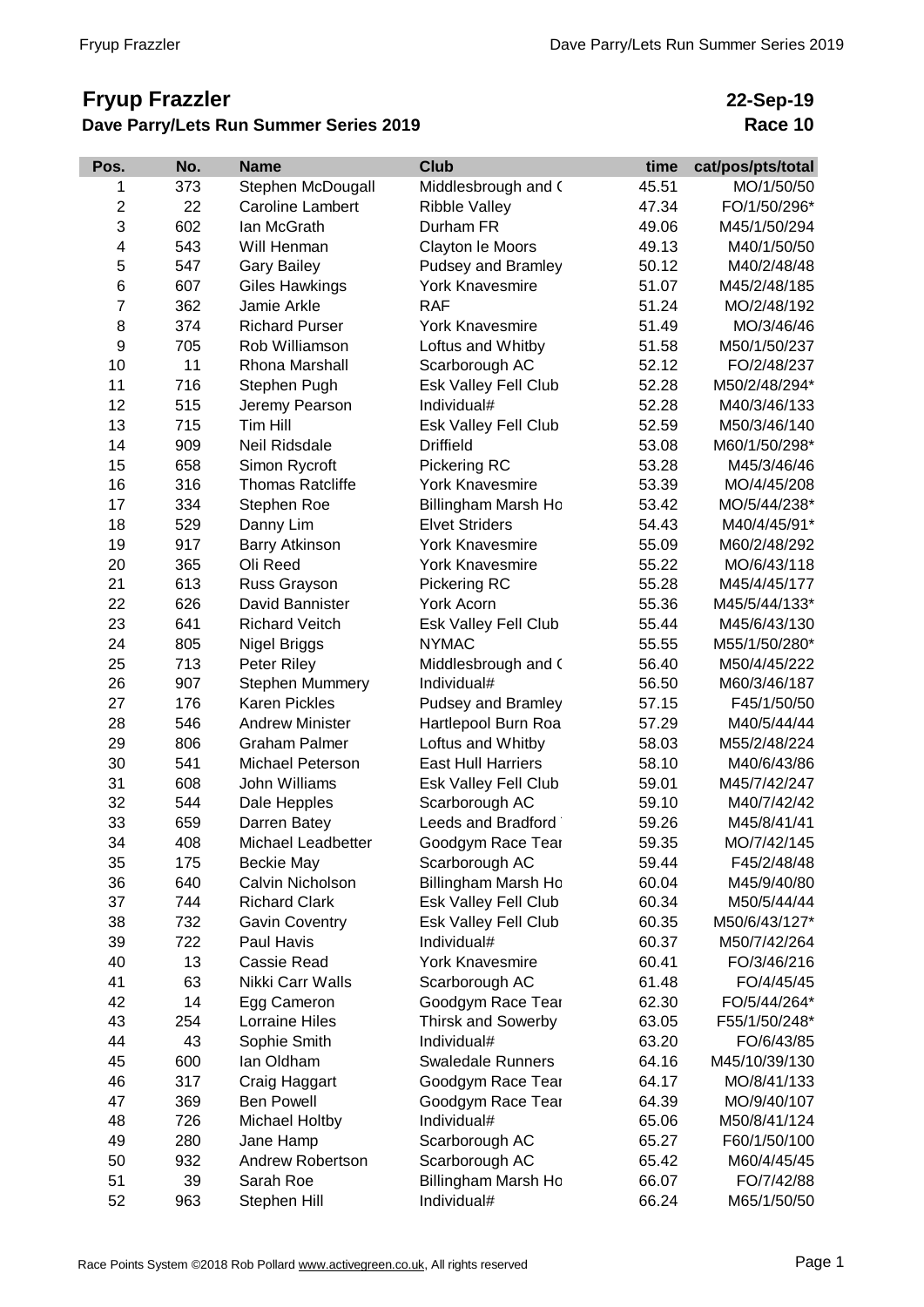| 53 | 65  | Rebecca Dent               | Scarborough AC              | 66.25 | FU23/1/50/50  |
|----|-----|----------------------------|-----------------------------|-------|---------------|
| 54 | 746 | David Gelderd              | Runninghcf                  | 66.26 | M50/9/40/40   |
| 55 | 819 | David Robinson             | <b>NYMAC</b>                | 66.29 | M55/3/46/169  |
| 56 | 745 | <b>Chris Bourne</b>        | Scarborough AC              | 66.40 | M50/10/39/39  |
| 57 | 209 | Jane Hill                  | Individual#                 | 66.45 | F50/1/50/50   |
| 58 | 174 | Fay Heathershaw            | Scarborough AC              | 68.32 | F45/3/46/46   |
| 59 | 279 | <b>Caroline Glover</b>     | <b>Wharfedale Harriers</b>  | 70.08 | F60/2/48/146  |
| 60 | 837 | <b>Ray Foulkes</b>         | Redcar RC                   | 71.02 | M55/4/45/45   |
| 61 | 155 | <b>Bec Horner</b>          | Goodgym Race Tear           | 71.07 | F45/4/45/134  |
| 62 | 410 | <b>Tim McKenzie</b>        | Goodgym Race Tear           | 71.36 | MO/10/39/194  |
| 63 | 255 | <b>Hilary Coventry</b>     | <b>Thirsk and Sowerby</b>   | 72.09 | F55/2/48/240* |
| 64 | 173 | <b>Helen Rutter</b>        | Yorkshire Wolds Rur         | 72.19 | F45/5/44/44   |
| 65 | 64  | Claire Coopland            | Scarborough AC              | 72.31 | FO/8/41/41    |
| 66 | 976 | Michael Hetherton          | Pickering RC                | 72.43 | M70/1/50/300  |
| 67 | 931 | Graham Wilkinson           | <b>East Hull Harriers</b>   | 73.54 | M60/5/44/44   |
| 68 | 44  | Lucy Knight                | Goodgym Race Tear           | 74.08 | FO/9/40/158   |
| 69 | 200 | Helen Ashworth             | <b>Thirsk and Sowerby</b>   | 74.26 | F50/2/48/300  |
| 70 | 727 | lan Brown                  | Individual#                 | 74.38 | M50/11/38/117 |
| 71 | 287 | <b>Christine Robertson</b> | Scarborough AC              | 74.54 | F60/3/46/46   |
| 72 | 108 | <b>Hiede Coates</b>        | Scarborough AC              | 75.08 | F40/1/50/96   |
| 73 | 975 | Peter Northedge            | Scarborough AC              | 75.09 | M70/2/48/146  |
| 74 | 919 | <b>Bob Baker</b>           | Otley AC                    | 75.31 | M60/6/43/86   |
| 75 | 266 | Jayne Graves               | Scarborough AC              | 78.52 | F55/3/46/46   |
| 76 | 812 | lan Robinson               | Esk Valley Fell Club        | 80.20 | M55/5/44/245* |
| 77 | 66  | Jenna Wheatman             | Scarborough AC              | 80.38 | FO/10/39/39   |
| 78 | 960 | lan Harmer                 | Esk Valley Fell Club        | 80.55 | M65/2/48/94   |
| 79 | 256 | Barbara Beveridge          | <b>Esk Valley Fell Club</b> | 81.05 | F55/4/45/271  |
| 80 | 208 | Sally Kingscott            | Scarborough AC              | 81.25 | F50/3/46/46   |
| 81 | 264 | Melanie Padgham            | Scarborough AC              | 82.10 | F55/5/44/89   |
| 82 | 172 | <b>Sally Elwick</b>        | Scarborough AC              | 82.11 | F45/6/43/43   |
| 83 | 122 | Lisa Baker                 | Scarborough AC              | 82.12 | F40/2/48/48   |
| 84 | 980 | Ralph Broadley             | Scarborough AC              | 82.15 | M70/3/46/96   |
| 85 | 962 | David Fox                  | Scarborough AC              | 82.17 | M65/3/46/46   |
| 86 | 918 | Donald Buffham             | Otley AC                    | 82.56 | M60/7/42/81   |
| 87 | 905 | <b>Geoff Hine</b>          | Esk Valley Fell Club        | 83.11 | M60/8/41/260  |
| 88 | 26  | Lauren Martin              | Individual#                 | 83.14 | FU23/2/48/238 |
| 89 | 171 | Debbie Rycroft             | Pickering RC                | 83.15 | F45/7/42/42   |
| 90 | 637 | <b>Russ Kelly</b>          | Redcar RC                   | 84.04 | M45/11/38/111 |
| 91 | 961 | <b>Malcolm Sweetlove</b>   | Scarborough AC              | 84.11 | M65/4/45/45   |
| 92 | 286 | Gillian Gregg              | Scarborough AC              | 84.26 | F60/4/45/45   |
| 93 | 258 | Ronni Kirkham              | Redcar RC                   | 87.18 | F55/6/43/175  |
| 94 | 202 | Louise Milne               | Scarborough AC              | 92.20 | F50/4/45/91   |
| 95 | 743 | <b>Martin Elwick</b>       | Scarborough AC              | 94.06 | M50/12/37/37  |
| 96 | 201 | Carina Pelucci             | Scarborough AC              | 96.46 | F50/5/44/138  |

(End)

| Teams: | Club                       | <b>Points</b> | <b>Positions</b> | Team pts/total |
|--------|----------------------------|---------------|------------------|----------------|
| male:  | 1 York Knavesmire 'A'      | 43            | 5,7,14,17        | 15/73          |
|        | 2 Esk Valley Fell Club 'A' | 69            | 9,11,21,28       | 14/113         |
|        | 3 Goodgym Race Team 'A     | 152           | 31, 37, 38, 46   | 13/64          |
|        | 4 Scarborough AC 'A'       | 163           | 29,40,44,50      | 12/44          |
|        | 5 Esk Valley Fell Club 'B' | 172           | 33, 34, 52, 53   | 11/30          |
|        | 6 Scarborough AC 'B'       | 228           | 54,55,59,60      | 10/10          |